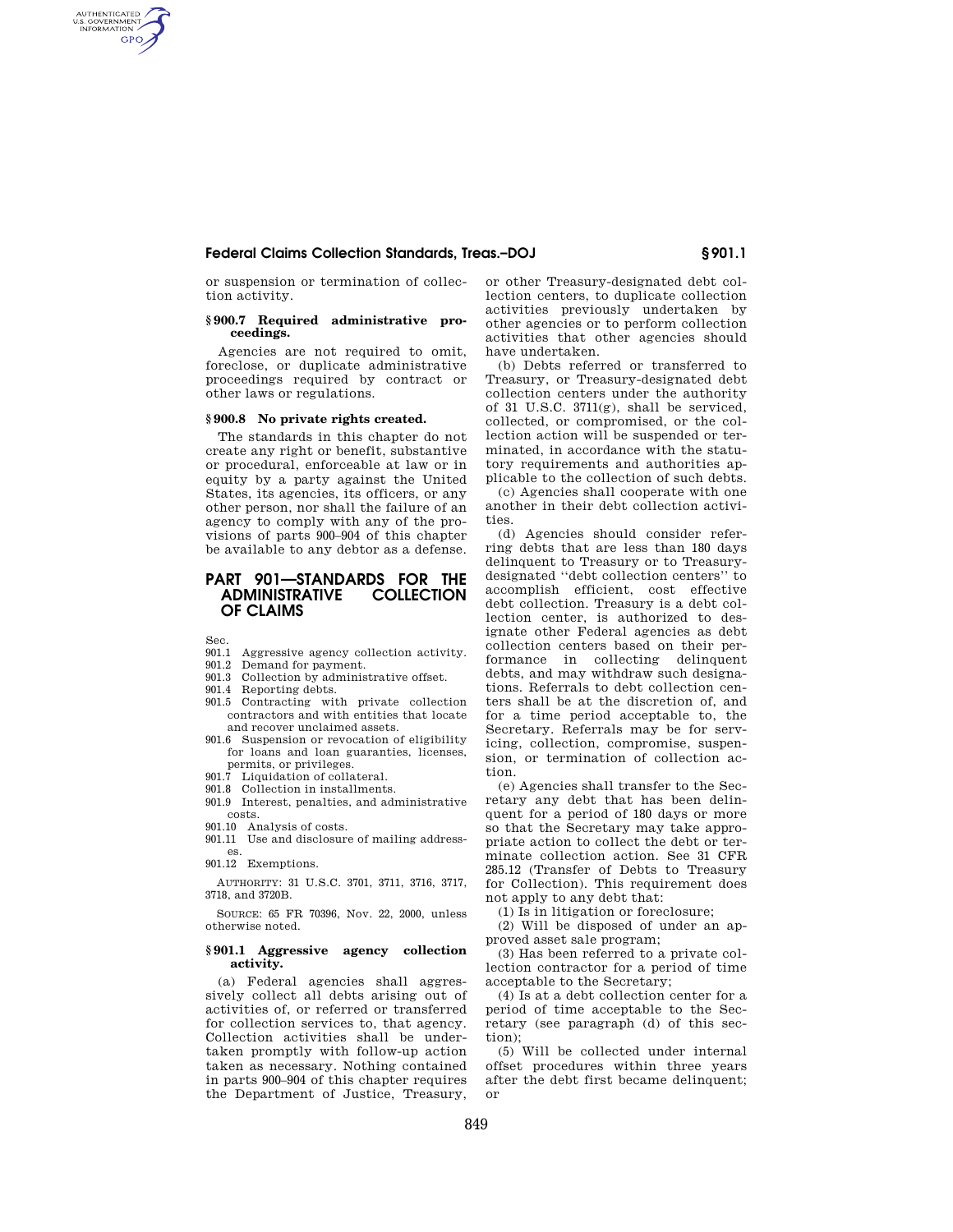**§ 901.2 31 CFR Ch. IX (7–1–10 Edition)** 

(6) Is exempt from this requirement based on a determination by the Secretary that exemption for a certain class of debt is in the best interest of the United States. Agencies may request that the Secretary exempt specific classes of debts.

(f) Agencies operating Treasury-designated debt collection centers are authorized to charge a fee for services rendered regarding referred or transferred debts. The fee may be paid out of amounts collected and may be added to the debt as an administrative cost (see §901.10).

## **§ 901.2 Demand for payment.**

(a) Written demand as described in paragraph (b) of this section shall be made promptly upon a debtor of the United States in terms that inform the debtor of the consequences of failing to cooperate with the agency to resolve the debt. The specific content, timing, and number of demand letters shall depend upon the type and amount of the debt and the debtor's response, if any, to the agency's letters or telephone calls. Generally, one demand letter should suffice. In determining the timing of the demand letter(s), agencies should give due regard to the need to refer debts promptly to the Department of Justice for litigation, in accordance with §904.1 of this chapter or otherwise. When necessary to protect the Government's interest (for example, to prevent the running of a statute of limitations), written demand may be preceded by other appropriate actions under parts 900–904 of this chapter, including immediate referral for litigation.

(b) Demand letters shall inform the debtor of:

(1) The basis for the indebtedness and the rights, if any, the debtor may have to seek review within the agency;

(2) The applicable standards for imposing any interest, penalties, or administrative costs;

(3) The date by which payment should be made to avoid late charges (i.e. interest, penalties, and administrative costs) and enforced collection, which generally should not be more than 30 days from the date that the demand letter is mailed or hand-delivered; and

(4) The name, address, and phone number of a contact person or office within the agency.

(c) Agencies should exercise care to ensure that demand letters are mailed or hand-delivered on the same day that they are dated. There is no prescribed format for demand letters. Agencies should utilize demand letters and procedures that will lead to the earliest practicable determination of whether the debt can be resolved administratively or must be referred for litigation.

(d) Agencies should include in demand letters such items as the agency's willingness to discuss alternative methods of payment; its policies with respect to the use of credit bureaus, debt collection centers, and collection agencies; the agency's remedies to enforce payment of the debt (including assessment of interest, administrative costs and penalties, administrative garnishment, the use of collection agencies, Federal salary offset, tax refund offset, administrative offset, and litigation); the requirement that any debt delinquent for more than 180 days be transferred to the Department of the Treasury for collection; and, depending on applicable statutory authority, the debtor's entitlement to consideration of a waiver.

(e) Agencies should respond promptly to communications from debtors, within 30 days whenever feasible, and should advise debtors who dispute debts to furnish available evidence to support their contentions.

(f) Prior to the initiation of the demand process or at any time during or after completion of the demand process, if an agency determines to pursue, or is required to pursue, offset, the procedures applicable to offset should be followed (see §901.3). The availability of funds or money for debt satisfaction by offset and the agency's determination to pursue collection by offset shall release the agency from the necessity of further compliance with paragraphs  $(a), (b), (c), and (d)$  of this section.

(g) Prior to referring a debt for litigation, agencies should advise each person determined to be liable for the debt that, unless the debt can be collected administratively, litigation may be initiated. This notification should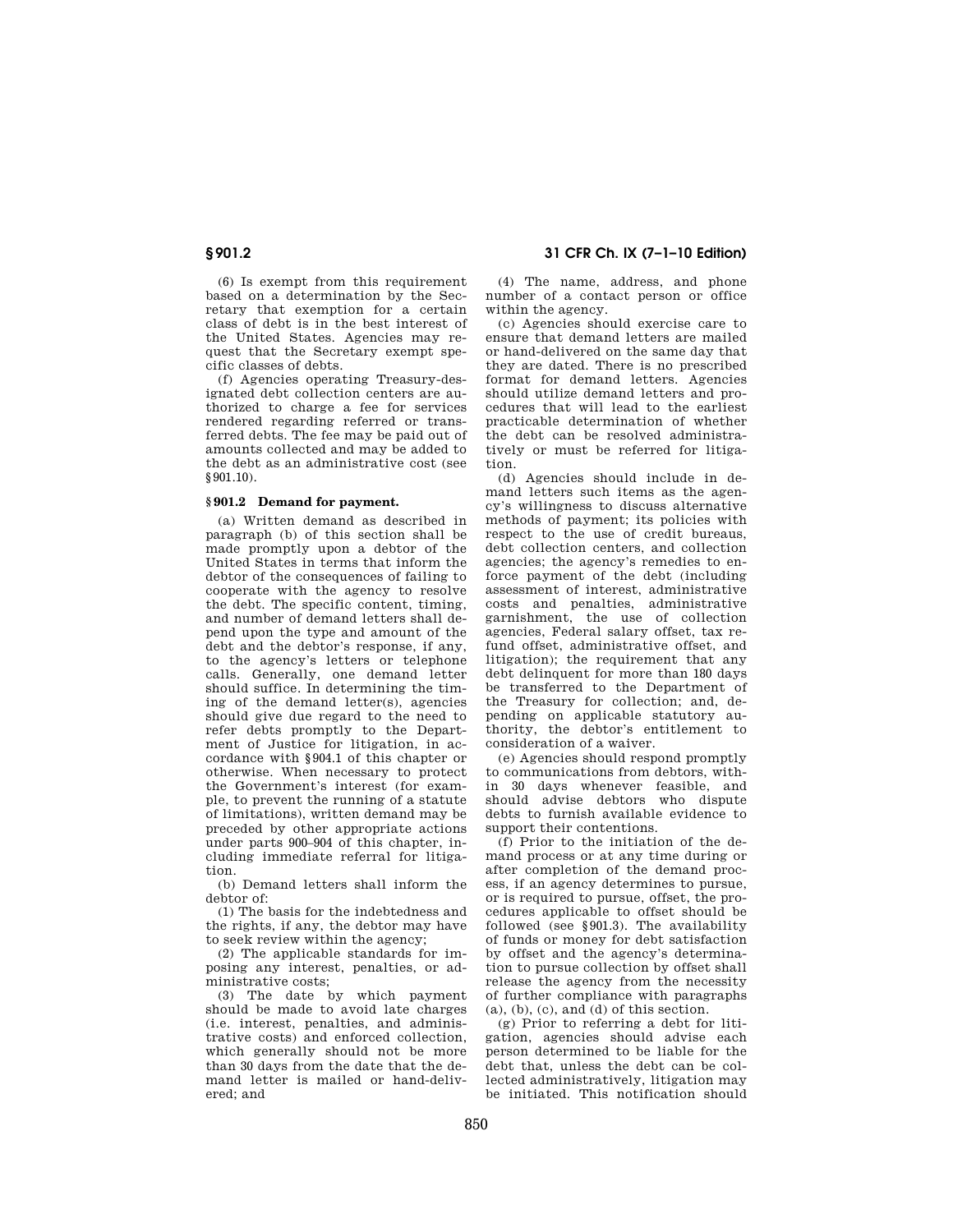comply with Executive Order 12988 (3 CFR, 1996 Comp., pp. 157–163) and may be given as part of a demand letter under paragraph (b) of this section or in a separate document. Litigation counsel for the Government should be advised that this notice has been given.

(h) When an agency learns that a bankruptcy petition has been filed with respect to a debtor, before proceeding with further collection action, the agency should immediately seek legal advice from its agency counsel concerning the impact of the Bankruptcy Code on any pending or contemplated collection activities. Unless the agency determines that the automatic stay imposed at the time of filing pursuant to 11 U.S.C. 362 has been lifted or is no longer in effect, in most cases collection activity against the debtor should stop immediately.

(1) After seeking legal advice, a proof of claim should be filed in most cases with the bankruptcy court or the Trustee. Agencies should refer to the provisions of 11 U.S.C. 106 relating to the consequences on sovereign immunity of filing a proof of claim.

(2) If the agency is a secured creditor, it may seek relief from the automatic stay regarding its security, subject to the provisions and requirements of 11  $U.S.C. 362$ 

(3) Offset is stayed in most cases by the automatic stay. However, agencies should seek legal advice from their agency counsel to determine whether their payments to the debtor and payments of other agencies available for offset may be frozen by the agency until relief from the automatic stay can be obtained from the bankruptcy court. Agencies also should seek legal advice from their agency counsel to determine whether recoupment is available.

#### **§ 901.3 Collection by administrative offset.**

(a) *Scope.* (1) The term ''administrative offset'' has the meaning provided in 31 U.S.C. 3701(a)(1).

(2) This section does not apply to:

(i) Debts arising under the Social Security Act, except as provided in 42  $U.S.C. 404$ 

(ii) Payments made under the Social Security Act, except as provided for in 31 U.S.C. 3716(c) (see 31 CFR 285.4, Federal Benefit Offset);

(iii) Debts arising under, or payments made under, the Internal Revenue Code (see 31 CFR 285.2, Tax Refund Offset) or the tariff laws of the United States;

(iv) Offsets against Federal salaries to the extent these standards are inconsistent with regulations published to implement such offsets under 5 U.S.C. 5514 and 31 U.S.C. 3716 (see 5 CFR part 550, subpart K, and 31 CFR 285.7, Federal Salary Offset);

(v) Offsets under 31 U.S.C. 3728 against a judgment obtained by a debtor against the United States;

(vi) Offsets or recoupments under common law, State law, or Federal statutes specifically prohibiting offsets or recoupments of particular types of debts; or

(vii) Offsets in the course of judicial proceedings, including bankruptcy.

(3) Unless otherwise provided for by contract or law, debts or payments that are not subject to administrative offset under 31 U.S.C. 3716 may be collected by administrative offset under the common law or other applicable statutory authority.

(4) Unless otherwise provided by law, administrative offset of payments under the authority of 31 U.S.C. 3716 to collect a debt may not be conducted more than 10 years after the Government's right to collect the debt first accrued, unless facts material to the Government's right to collect the debt were not known and could not reasonably have been known by the official or officials of the Government who were charged with the responsibility to discover and collect such debts. This limitation does not apply to debts reduced to a judgment.

(5) In bankruptcy cases, agencies should seek legal advice from their agency counsel concerning the impact of the Bankruptcy Code, particularly 11 U.S.C. 106, 362, and 553, on pending or contemplated collections by offset.

(b) *Mandatory centralized administrative offset.* (1) Creditor agencies are required to refer past due, legally enforceable nontax debts which are over 180 days delinquent to the Secretary for collection by centralized administrative offset. Debts which are less than 180 days delinquent also may be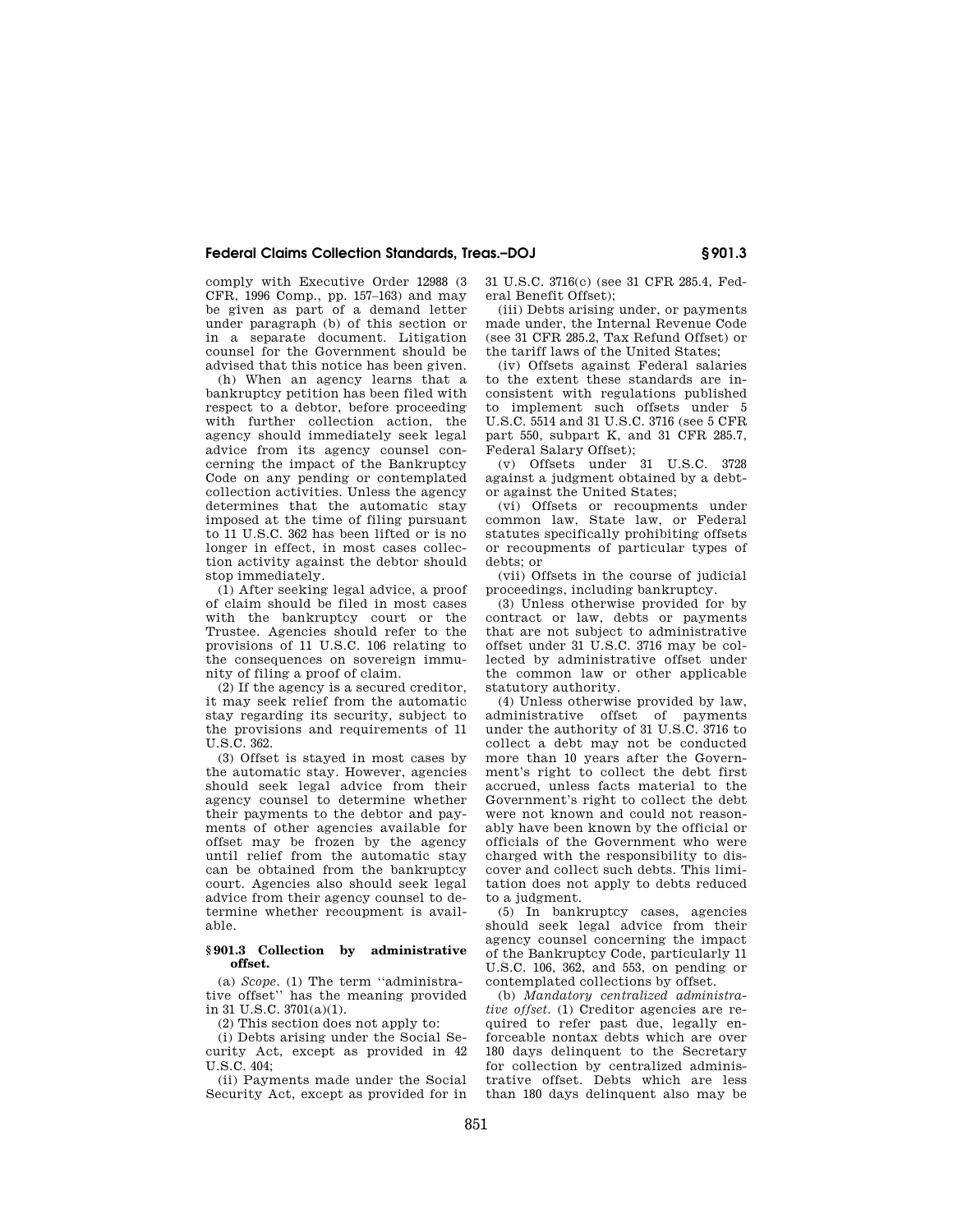referred to the Secretary for this purpose. See §901.3(b)(5) for debt certifi-

cation requirements. (2) The names and taxpayer identifying numbers (TINs) of debtors who owe debts referred to the Secretary as described in paragraph (b)(1) of this section shall be compared to the names and TINs on payments to be made by Federal disbursing officials. Federal disbursing officials include disbursing officials of Treasury, the Department of Defense, the United States Postal Service, other Government corporations, and disbursing officials of the United States designated by the Secretary. When the name and TIN of a debtor match the name and TIN of a payee and all other requirements for offset have been met, the payment will be offset to satisfy the debt.

(3) Federal disbursing officials will notify the debtor/payee in writing that an offset has occurred to satisfy, in part or in full, a past due, legally enforceable delinquent debt. The notice shall include a description of the type and amount of the payment from which the offset was taken, the amount of offset that was taken, the identity of the creditor agency requesting the offset, and a contact point within the creditor agency who will respond to questions regarding the offset.

(4)(i) Before referring a delinquent debt to the Secretary for administrative offset, agencies must have prescribed administrative offset regulations consistent with this section or have adopted this section without change by cross-reference.

(ii) Such regulations shall provide that offsets may be initiated only after the debtor:

(A) Has been sent written notice of the type and amount of the debt, the intention of the agency to use administrative offset to collect the debt, and an explanation of the debtor's rights under 31 U.S.C. 3716; and

(B) The debtor has been given:

(*1*) The opportunity to inspect and copy agency records related to the debt;

(*2*) The opportunity for a review within the agency of the determination of indebtedness; and

(*3*) The opportunity to make a written agreement to repay the debt.

(iii) Agency regulations may provide for the omission of the procedures set forth in paragraph  $(a)(4)(ii)$  of this section when:

(A) The offset is in the nature of a recoupment;

(B) The debt arises under a contract as set forth in *Cecile Industries, Inc.* v. *Cheney,* 995 F.2d 1052 (Fed. Cir. 1993) (notice and other procedural protections set forth in 31 U.S.C. 3716(a) do not supplant or restrict established procedures for contractual offsets accommodated by the Contracts Disputes Act); or

(C) In the case of non-centralized administrative offsets conducted under paragraph (c) of this section, the agency first learns of the existence of the amount owed by the debtor when there is insufficient time before payment would be made to the debtor/payee to allow for prior notice and an opportunity for review. When prior notice and an opportunity for review are omitted, the agency shall give the debtor such notice and an opportunity for review as soon as practicable and shall promptly refund any money ultimately found not to have been owed to the Government.

(iv) When an agency previously has given a debtor any of the required notice and review opportunities with respect to a particular debt (see, e.g., §901.2), the agency need not duplicate such notice and review opportunities before administrative offset may be initiated.

(5) Agencies referring delinquent debts to the Secretary must certify, in a form acceptable to the Secretary, that:

(i) The debt(s) is (are) past due and legally enforceable; and

(ii) The agency has complied with all due process requirements under 31 U.S.C. 3716(a) and the agency's regulations.

(6) Payments that are prohibited by law from being offset are exempt from centralized administrative offset. The Secretary shall exempt payments under means-tested programs from centralized administrative offset when requested in writing by the head of the payment certifying or authorizing agency. Also, the Secretary may exempt other classes of payments from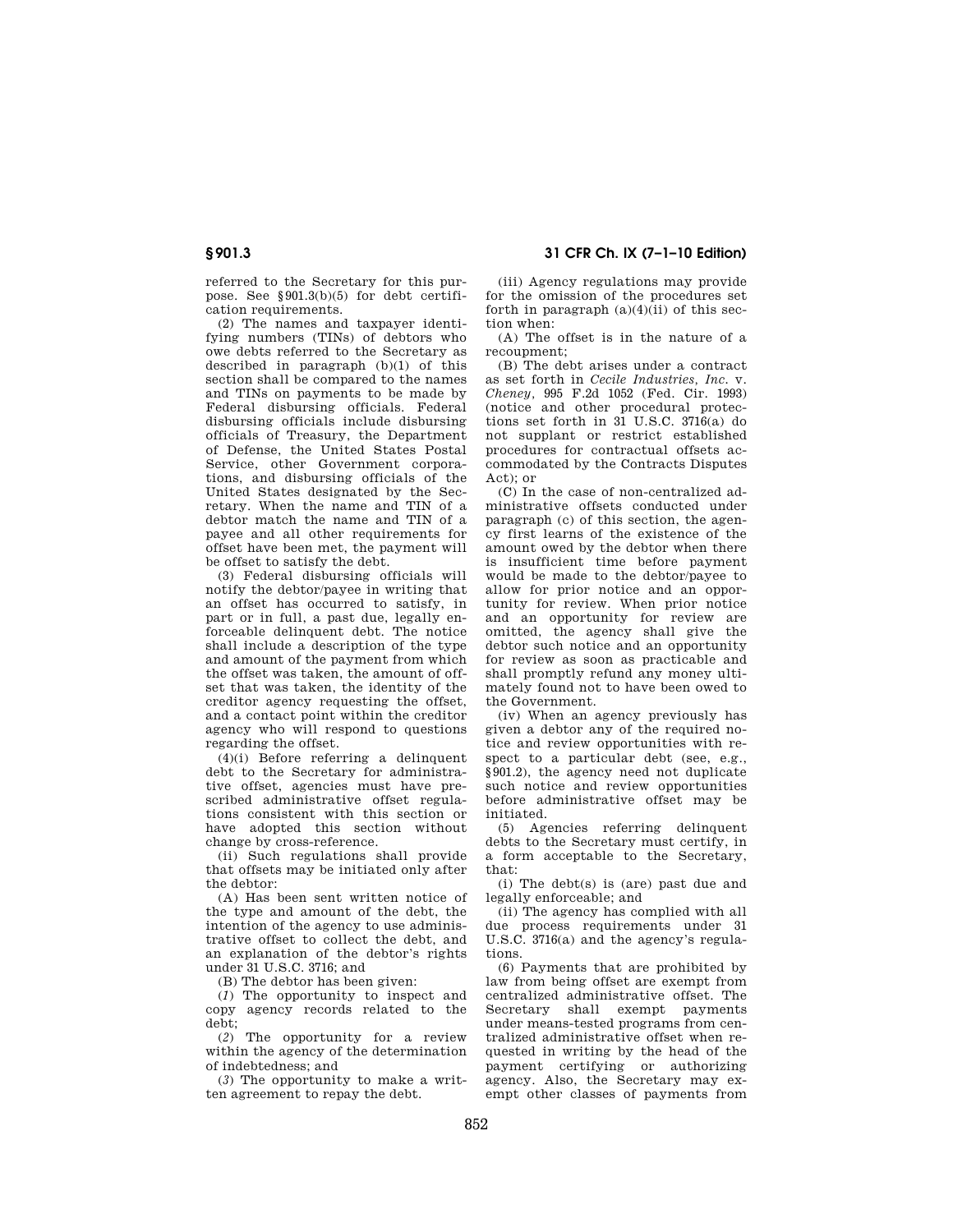centralized offset upon the written request of the head of the payment certifying or authorizing agency.

(7) Benefit payments made under the Social Security Act (42 U.S.C. 301 et seq.), part B of the Black Lung Benefits Act (30 U.S.C. 921 et seq.), and any law administered by the Railroad Retirement Board (other than tier 2 benefits), may be offset only in accordance with Treasury regulations, issued in consultation with the Social Security Administration, the Railroad Retirement Board, and the Office of Management and Budget. See 31 CFR 285.4.

(8) In accordance with 31 U.S.C. 3716(f), the Secretary may waive the provisions of the Computer Matching and Privacy Protection Act of 1988 concerning matching agreements and postmatch notification and verification (5 U.S.C. 552a(o) and (p)) for centralized administrative offset upon receipt of a certification from a creditor agency that the due process requirements enumerated in 31 U.S.C. 3716(a) have been met. The certification of a debt in accordance with paragraph (b)(5) of this section will satisfy this requirement. If such a waiver is granted, only the Data Integrity Board of the Department of the Treasury is required to oversee any matching activities, in accordance with 31  $\mathrm{U.S.C.}$  3716 $\mathrm{(g)}$ . This waiver authority does not apply to offsets conducted under paragraphs (c) and (d) of this section.

(c) *Non-centralized administrative offset.* (1) Generally, non-centralized administrative offsets are *ad hoc* case-bycase offsets that an agency conducts, at the agency's discretion, internally or in cooperation with the agency certifying or authorizing payments to the debtor. Unless otherwise prohibited by law, when centralized administrative offset is not available or appropriate, past due, legally enforceable nontax delinquent debts may be collected through non-centralized administrative offset. In these cases, a creditor agency may make a request directly to a payment authorizing agency to offset a payment due a debtor to collect a delinquent debt. For example, it may be appropriate for a creditor agency to request that the Office of Personnel Management (OPM) offset a Federal employee's lump sum payment upon leaving Government service to satisfy an unpaid advance.

(2) Before requesting a payment authorizing agency to conduct a non-centralized administrative offset, agencies must adopt regulations providing that such offsets may occur only after:

(i) The debtor has been provided due process as set forth in paragraph (b)(4) of this section; and

(ii) The payment authorizing agency has received written certification from the creditor agency that the debtor owes the past due, legally enforceable delinquent debt in the amount stated, and that the creditor agency has fully complied with its regulations concerning administrative offset.

(3) Payment authorizing agencies shall comply with offset requests by creditor agencies to collect debts owed to the United States, unless the offset would not be in the best interests of the United States with respect to the program of the payment authorizing agency, or would otherwise be contrary to law. Appropriate use should be made of the cooperative efforts of other agencies in effecting collection by administrative offset.

(4) When collecting multiple debts by non-centralized administrative offset, agencies should apply the recovered amounts to those debts in accordance with the best interests of the United States, as determined by the facts and circumstances of the particular case, particularly the applicable statute of limitations.

(d) *Requests to OPM to offset a debtor's anticipated or future benefit payments under the Civil Service Retirement and Disability Fund.* Upon providing OPM written certification that a debtor has been afforded the procedures provided in paragraph (b)(4) of this section, creditor agencies may request OPM to offset a debtor's anticipated or future benefit payments under the Civil Service Retirement and Disability Fund (Fund) in accordance with regulations codified at 5 CFR 831.1801–831.1808. Upon receipt of such a request, OPM will identify and ''flag'' a debtor's account in anticipation of the time when the debtor requests, or becomes eligible to receive, payments from the Fund. This will satisfy any requirement that offset be initiated prior to the expiration of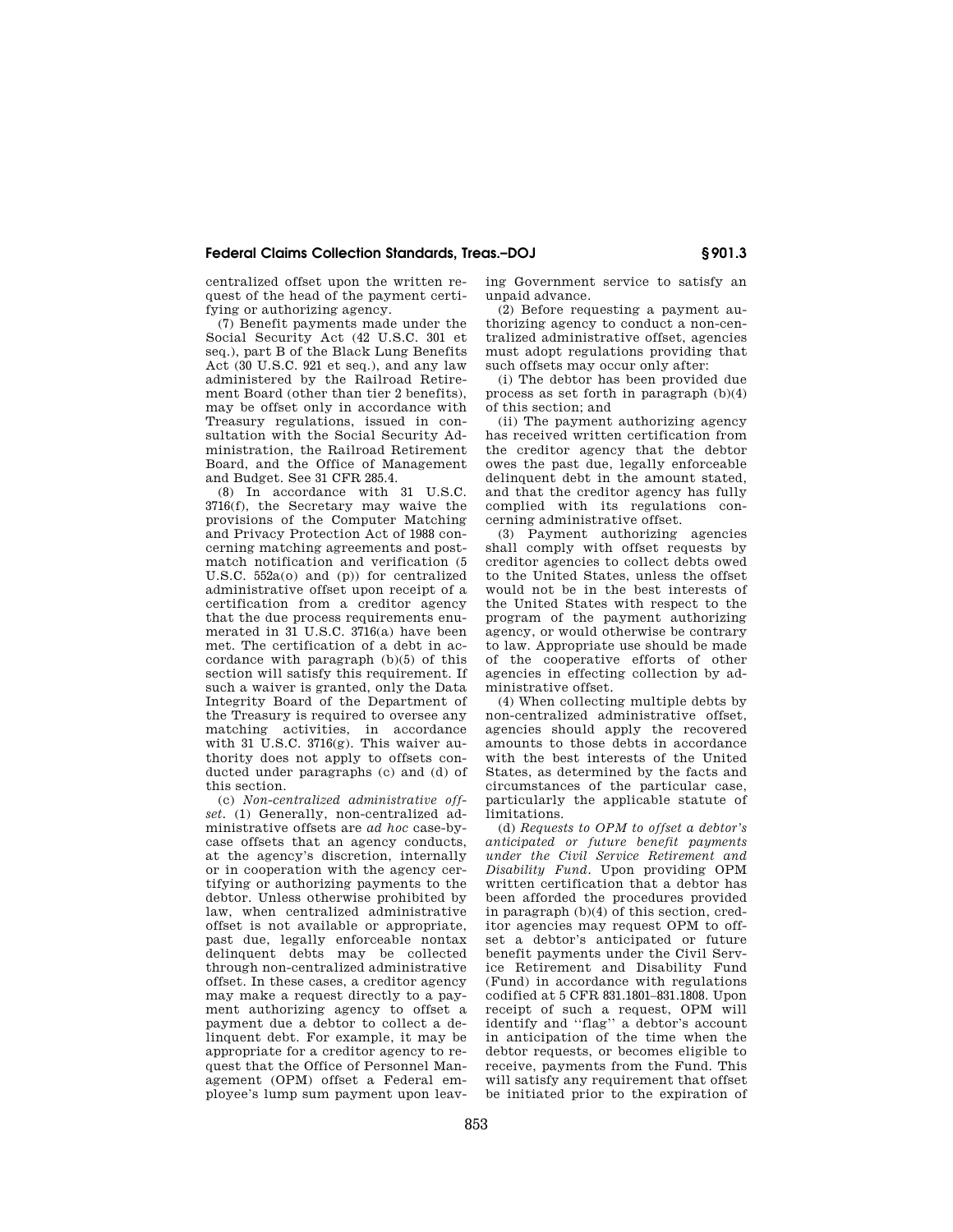# **§ 901.4 31 CFR Ch. IX (7–1–10 Edition)**

the time limitations referenced in paragraph (a)(4) of this section.

(e) *Review requirements.* (1) For purposes of this section, whenever an agency is required to afford a debtor a review within the agency, the agency shall provide the debtor with a reasonable opportunity for an oral hearing when the debtor requests reconsideration of the debt and the agency determines that the question of the indebtedness cannot be resolved by review of the documentary evidence, for example, when the validity of the debt turns on an issue of credibility or veracity.

(2) Unless otherwise required by law, an oral hearing under this section is not required to be a formal evidentiary hearing, although the agency should carefully document all significant matters discussed at the hearing.

(3) This section does not require an oral hearing with respect to debt collection systems in which a determination of indebtedness rarely involves issues of credibility or veracity and the agency has determined that review of the written record is ordinarily an adequate means to correct prior mistakes.

(4) In those cases when an oral hearing is not required by this section, an agency shall accord the debtor a ''paper hearing,'' that is, a determination of the request for reconsideration based upon a review of the written record.

# **§ 901.4 Reporting debts.**

(a) Agencies shall develop and implement procedures for reporting delinquent debts to credit bureaus and other automated databases. Agencies also may develop procedures to report nondelinquent debts to credit bureaus. See 31 U.S.C. 3711(e).

(1) In developing procedures for reporting debts to credit bureaus, agencies shall comply with the Bankruptcy Code and the Privacy Act of 1974, 5 U.S.C. 552a, as amended. The provisions of the Privacy Act do not apply to credit bureaus.

(2) Agency procedures for reporting delinquent consumer debts to credit bureaus shall be consistent with the due process and other requirements contained in 31 U.S.C. 3711(e). When an agency has given a debtor any of the required notice and review opportunities with respect to a particular debt, the agency need not duplicate such notice and review opportunities before reporting that delinquent consumer debt to credit bureaus.

(b) Agencies should report delinquent debts to the Department of Housing and Urban Development's Credit Alert Interactive Voice Response System (CAIVRS). For information about the CAIVRS program, agencies should contact the Director of Information Resources Management Policy and Management Division, Office of Information Technology, Department of Housing and Urban Development, 451 7th Street, SW., Washington, DC 20410.

#### **§ 901.5 Contracting with private collection contractors and with entities that locate and recover unclaimed assets.**

(a) Subject to the provisions of paragraph (b) of this section, Federal agencies may contract with private collection contractors, as defined in 31 U.S.C. 3701(f), to recover delinquent debts provided that:

(1) Agencies retain the authority to resolve disputes, compromise debts, suspend or terminate collection activity, and refer debts for litigation;

(2) The private collection contractor is not allowed to offer the debtor, as an incentive for payment, the opportunity to pay the debt less the private collection contractor's fee unless the agency has granted such authority prior to the offer;

(3) The contract provides that the private collection contractor is subject to the Privacy Act of 1974 to the extent specified in 5 U.S.C. 552a(m), and to applicable Federal and state laws and regulations pertaining to debt collection practices, including but not limited to the Fair Debt Collection Practices Act, 15 U.S.C. 1692; and

(4) The private collection contractor is required to account for all amounts collected.

(b) Agencies shall use governmentwide debt collection contracts to obtain debt collection services provided by private collection contractors. However, agencies may refer debts to private collection contractors pursuant to a contract between the agency and the private collection contractor only if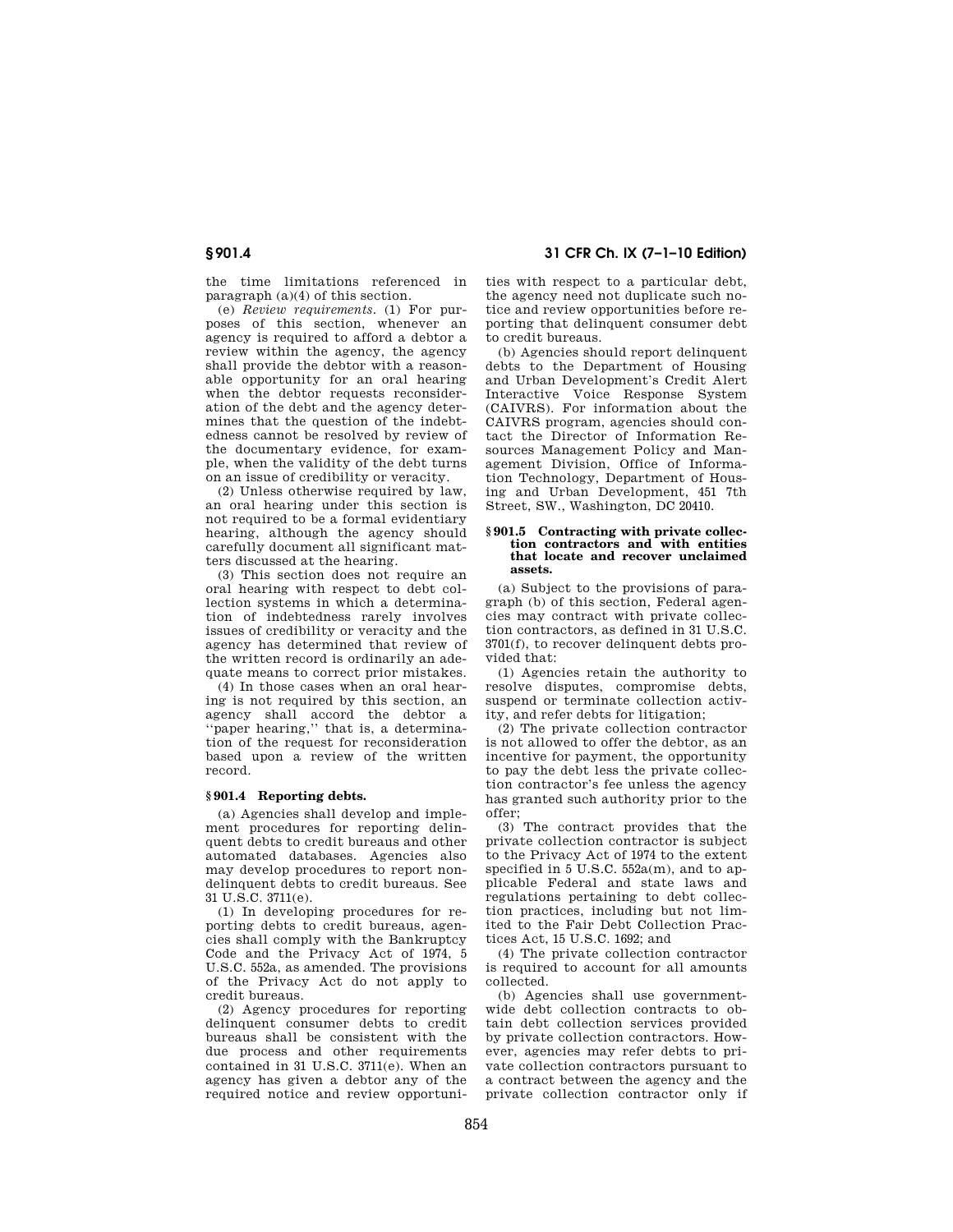such debts are not subject to the requirement to transfer debts to Treasury for debt collection. See 31 U.S.C. 3711(g); 31 CFR 285.12(e).

(c) Agencies may fund private collection contractor contracts in accordance with 31 U.S.C. 3718(d), or as otherwise permitted by law.

(d) Agencies may enter into contracts for locating and recovering assets of the United States, such as unclaimed assets. Agencies must establish procedures that are acceptable to the Secretary before entering into contracts to recover assets of the United States held by a state government or a financial institution.

(e) Agencies may enter into contracts for debtor asset and income search reports. In accordance with 31 U.S.C. 3718(d), such contracts may provide that the fee a contractor charges the agency for such services may be payable from the amounts recovered, unless otherwise prohibited by statute.

#### **§ 901.6 Suspension or revocation of eligibility for loans and loan guaranties, licenses, permits, or privileges.**

(a) Unless waived by the head of the agency, agencies are not permitted to extend financial assistance in the form of a loan, loan guarantee, or loan insurance to any person delinquent on a nontax debt owed to a Federal agency. This prohibition does not apply to disaster loans. The authority to waive the application of this section may be delegated to the Chief Financial Officer and redelegated only to the Deputy Chief Financial Officer of the agency. Agencies may extend credit after the delinquency has been resolved. The Secretary may exempt classes of debts from this prohibition and has prescribed standards defining when a ''delinquency'' is ''resolved'' for purposes of this prohibition. See 31 CFR 285.13 (Barring Delinquent Debtors From Obtaining Federal Loans or Loan Insurance or Guarantees).

(b) In non-bankruptcy cases, agencies seeking the collection of statutory penalties, forfeitures, or other types of claims should consider the suspension or revocation of licenses, permits, or other privileges for any inexcusable or willful failure of a debtor to pay such a debt in accordance with the agency's

regulations or governing procedures. The debtor should be advised in the agency's written demand for payment of the agency's ability to suspend or revoke licenses, permits, or privileges. Any agency making, guaranteeing, insuring, acquiring, or participating in, loans should consider suspending or disqualifying any lender, contractor, or broker from doing further business with the agency or engaging in programs sponsored by the agency if such lender, contractor, or broker fails to pay its debts to the Government within a reasonable time or if such lender, contractor, or broker has been suspended, debarred, or disqualified from participation in a program or activity by another Federal agency. The failure of any surety to honor its obligations in accordance with 31 U.S.C. 9305 should be reported to the Treasury. The Treasury will forward to all interested agencies notification that a surety's certificate of authority to do business with the Government has been revoked by the Treasury.

(c) The suspension or revocation of licenses, permits, or privileges also should extend to Federal programs or activities that are administered by the states on behalf of the Federal Government, to the extent that they affect the Federal Government's ability to collect money or funds owed by debtors. Therefore, states that manage Federal activities, pursuant to approval from the agencies, should ensure that appropriate steps are taken to safeguard against issuing licenses, permits, or privileges to debtors who fail to pay their debts to the Federal Government.

(d) In bankruptcy cases, before advising the debtor of an agency's intention to suspend or revoke licenses, permits, or privileges, agencies should seek legal advice from their agency counsel concerning the impact of the Bankruptcy Code, particularly 11 U.S.C. 362 and 525, which may restrict such action.

# **§ 901.7 Liquidation of collateral.**

(a) Agencies should liquidate security or collateral through the exercise of a power of sale in the security instrument or a nonjudicial foreclosure, and apply the proceeds to the applicable debt(s), if the debtor fails to pay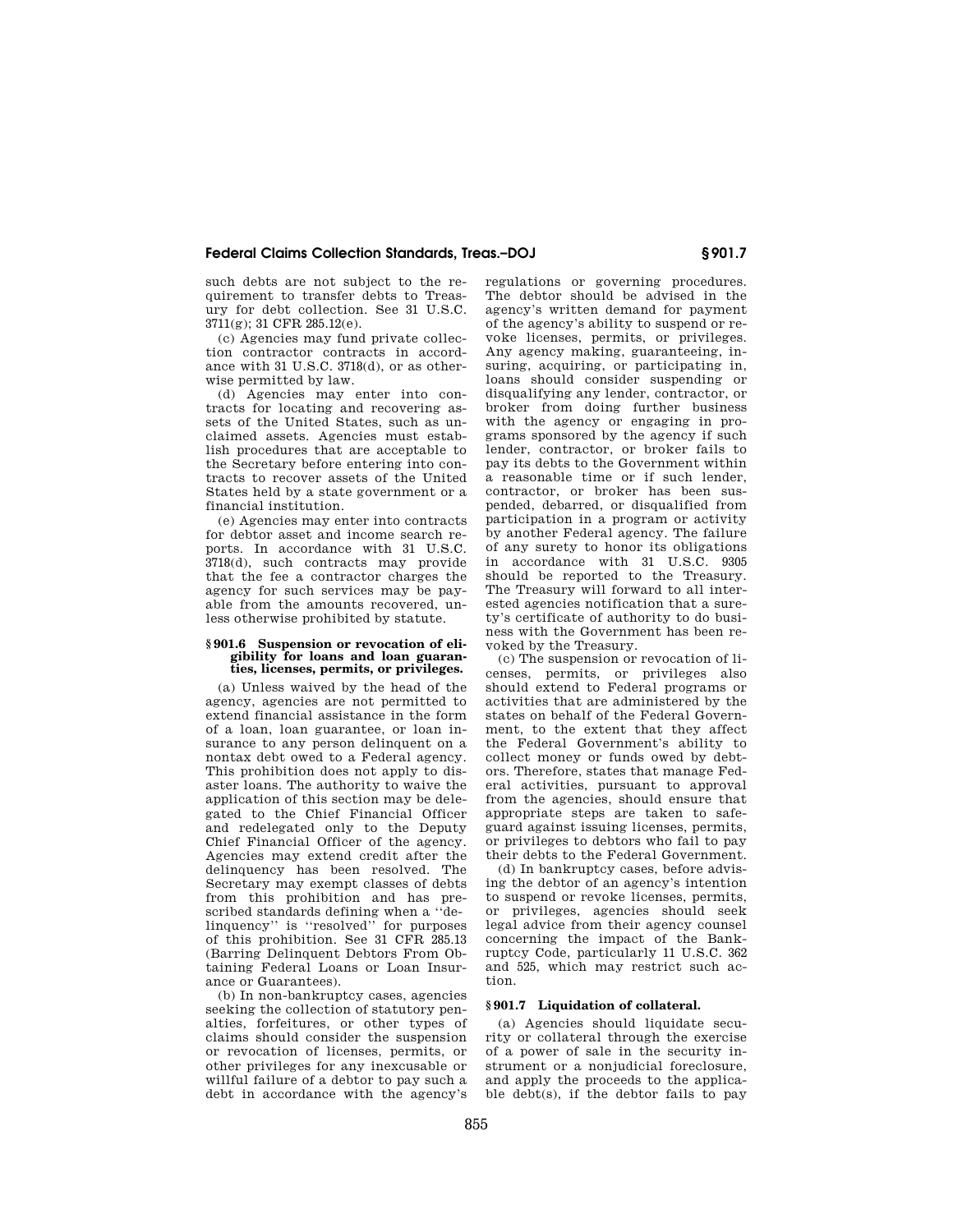the debt(s) within a reasonable time after demand and if such action is in the best interest of the United States. Collection from other sources, including liquidation of security or collateral, is not a prerequisite to requiring payment by a surety, insurer, or guarantor unless such action is expressly required by statute or contract.

(b) When an agency learns that a bankruptcy petition has been filed with respect to a debtor, the agency should seek legal advice from its agency counsel concerning the impact of the Bankruptcy Code, including, but not limited to, 11 U.S.C. 362, to determine the applicability of the automatic stay and the procedures for obtaining relief from such stay prior to proceeding under paragraph (a) of this section.

### **§ 901.8 Collection in installments.**

(a) Whenever feasible, agencies shall collect the total amount of a debt in one lump sum. If a debtor is financially unable to pay a debt in one lump sum, agencies may accept payment in regular installments. Agencies should obtain financial statements from debtors who represent that they are unable to pay in one lump sum and independently verify such representations whenever possible (see  $\S 902.2(g)$  of this chapter). Agencies that agree to accept payments in regular installments should obtain a legally enforceable written agreement from the debtor that specifies all of the terms of the arrangement and that contains a provision accelerating the debt in the event of default.

(b) The size and frequency of installment payments should bear a reasonable relation to the size of the debt and the debtor's ability to pay. If possible, the installment payments should be sufficient in size and frequency to liquidate the debt in three years or less.

(c) Security for deferred payments should be obtained in appropriate cases. Agencies may accept installment payments notwithstanding the refusal of the debtor to execute a written agreement or to give security, at the agency's option.

# **§ 901.8 31 CFR Ch. IX (7–1–10 Edition)**

#### **§ 901.9 Interest, penalties, and administrative costs.**

(a) Except as provided in paragraphs (g), (h), and (i) of this section, agencies shall charge interest, penalties, and administrative costs on debts owed to the United States pursuant to 31 U.S.C. 3717. An agency shall mail or hand-deliver a written notice to the debtor, at the debtor's most recent address available to the agency, explaining the agency's requirements concerning these charges except where these requirements are included in a contractual or repayment agreement. These charges shall continue to accrue until the debt is paid in full or otherwise resolved through compromise, termination, or waiver of the charges.

(b) Agencies shall charge interest on debts owed the United States as follows:

(1) Interest shall accrue from the date of delinquency, or as otherwise provided by law.

(2) Unless otherwise established in a contract, repayment agreement, or by statute, the rate of interest charged shall be the rate established annually by the Secretary in accordance with 31 U.S.C. 3717. Pursuant to 31 U.S.C. 3717, an agency may charge a higher rate of interest if it reasonably determines that a higher rate is necessary to protect the rights of the United States. The agency should document the reason(s) for its determination that the higher rate is necessary.

(3) The rate of interest, as initially charged, shall remain fixed for the duration of the indebtedness. When a debtor defaults on a repayment agreement and seeks to enter into a new agreement, the agency may require payment of interest at a new rate that reflects the current value of funds to the Treasury at the time the new agreement is executed. Interest shall not be compounded, that is, interest shall not be charged on interest, penalties, or administrative costs required by this section. If, however, a debtor defaults on a previous repayment agreement, charges that accrued but were not collected under the defaulted agreement shall be added to the principal under the new repayment agreement.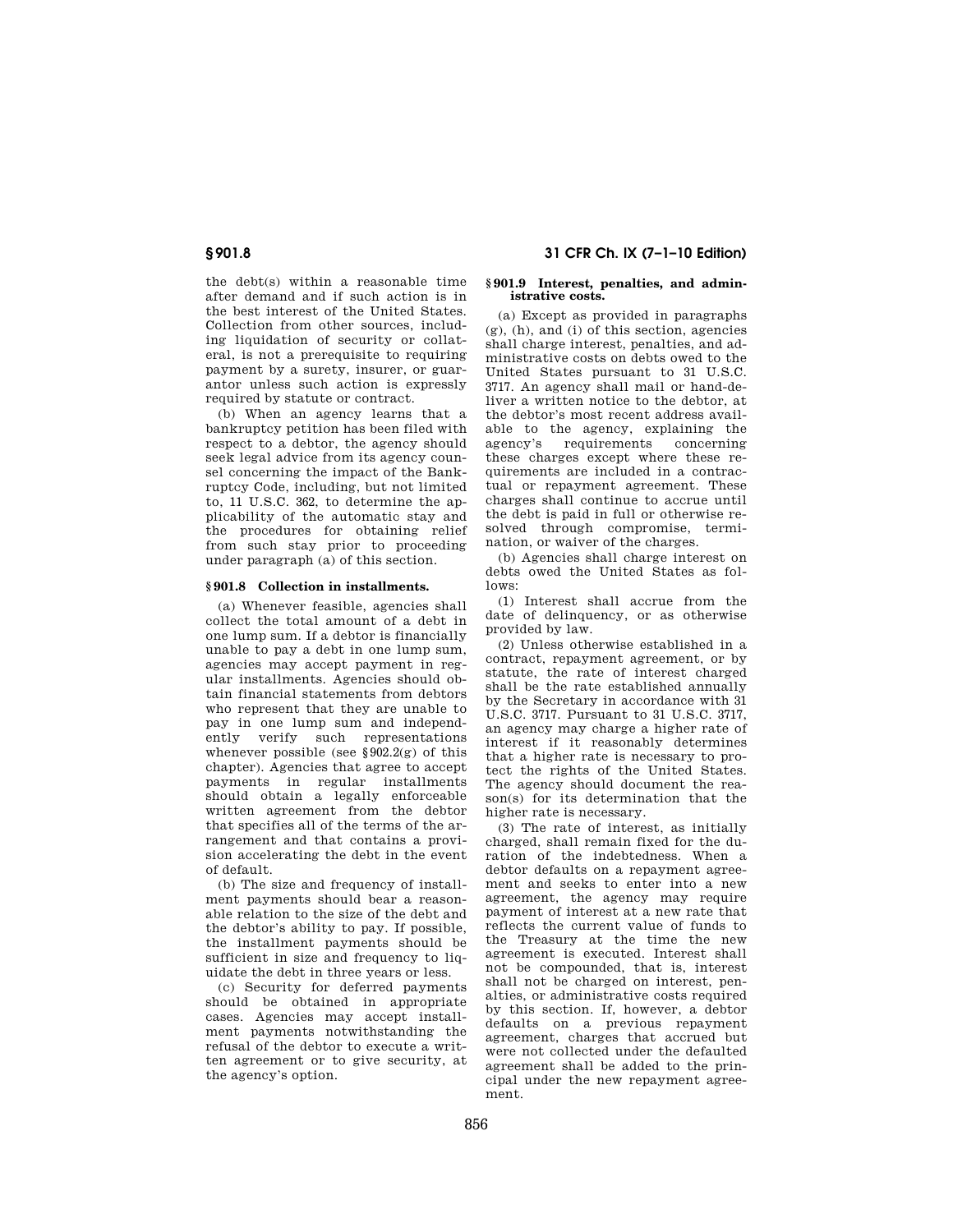(c) Agencies shall assess administrative costs incurred for processing and handling delinquent debts. The calculation of administrative costs should be based on actual costs incurred or upon estimated costs as determined by the assessing agency.

(d) Unless otherwise established in a contract, repayment agreement, or by statute, agencies shall charge a penalty, pursuant to 31 U.S.C. 3717(e)(2), not to exceed six percent a year on the amount due on a debt that is delinquent for more than 90 days. This charge shall accrue from the date of delinquency.

(e) Agencies may increase an ''administrative debt'' by the cost of living adjustment in lieu of charging interest and penalties under this section. ''Administrative debt'' includes, but is not limited to, a debt based on fines, penalties, and overpayments, but does not include a debt based on the extension of Government credit, such as those arising from loans and loan guaranties. The cost of living adjustment is the percentage by which the Consumer Price Index for the month of June of the calendar year preceding the adjustment exceeds the Consumer Price Index for the month of June of the calendar year in which the debt was determined or last adjusted. Increases to administrative debts shall be computed annually. Agencies should use this alternative only when there is a legitimate reason to do so, such as when calculating interest and penalties on a debt would be extremely difficult because of the age of the debt.

(f) When a debt is paid in partial or installment payments, amounts received by the Government shall be applied first to any contingency fees added to the debt, second to outstanding penalties, third to administrative costs other than contingency fees, fourth to interest, and last to principal. For purposes of this paragraph (f), ''contingency fees'' are administrative costs resulting from fees paid by a Federal agency to other Federal agencies or private collection contractors for collection services rendered when the fees are paid from the amounts collected from a debtor.

(g) Agencies shall waive the collection of interest and administrative

costs imposed pursuant to this section on the portion of the debt that is paid within 30 days after the date on which interest began to accrue. Agencies may extend this 30-day period on a case-bycase basis. In addition, agencies may waive interest, penalties, and administrative costs charged under this section, in whole or in part, without regard to the amount of the debt, either under the criteria set forth in these standards for the compromise of debts, or if the agency determines that collection of these charges is against equity and good conscience or is not in the best interest of the United States.

(h) Agencies shall set forth in their regulations the circumstances under which interest and related charges will not be imposed for periods during which collection activity has been suspended pending agency review.

(i) Agencies are authorized to impose interest and related charges on debts not subject to 31 U.S.C. 3717, in accordance with the common law.

[65 FR 70396, Nov. 22, 2000, as amended at 73 FR 12274, Mar. 7, 2008]

### **§ 901.10 Analysis of costs.**

Agency collection procedures should provide for periodic comparison of costs incurred and amounts collected. Data on costs and corresponding recovery rates for debts of different types and in various dollar ranges should be used to compare the cost effectiveness of alternative collection techniques, establish guidelines with respect to points at which costs of further collection efforts are likely to exceed recoveries, assist in evaluating offers in compromise, and establish minimum debt amounts below which collection efforts need not be taken.

### **§ 901.11 Use and disclosure of mailing addresses.**

(a) When attempting to locate a debtor in order to collect or compromise a debt under parts 900–904 of this chapter or other authority, agencies may send a request to the Secretary (or designee) to obtain a debtor's mailing address from the records of the Internal Revenue Service.